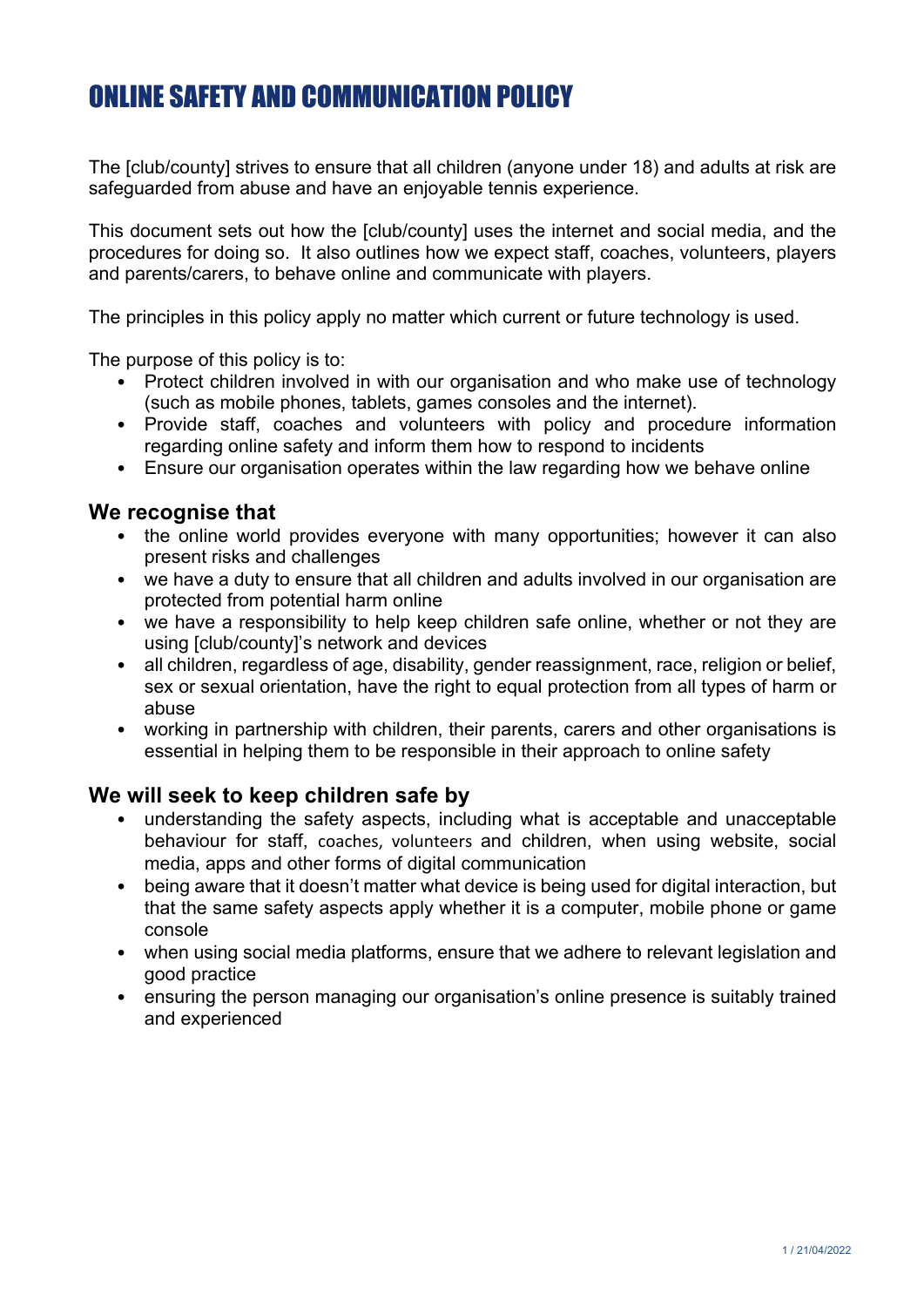# **Managing our online presence**

Our online presence through our website or social media platforms will adhere to the following guidelines:

- all social media accounts will be password-protected, and at least two members of staff and/or volunteers will have access to each account and password
- social media accounts will be monitored by a designated person, who will have been appointed by the board
- the designated person managing our online presence will seek advice from our Welfare Officer / County Safeguarding Officer and the LTA to advise on safeguarding requirements as required
- the designated person will remove any inappropriate posts, explaining why, and informing anyone who may be affected (as well as the parents of any children involved)
- account, page and event settings will be set to 'private' so that only those invited can see their content
- social media pages/groups (e.g. Facebook pages/groups) used to communicate with children must be an organization, community or sports group and not personal
- identifying details such as a child's home address, school details, telephone number or email will not be posted on social media platforms
- any posts or correspondence will be of a professional purpose
- we'll make sure children are aware of who manages our social media accounts and who to contact if they have any concerns about the running of the account
- parents will be asked to give their consent for us to communicate with their children through social media, or by any other means of communication
- parents will need to give consent for photographs or videos of their child to be posted on social media
- all of our accounts and email addresses will be appropriate, fit for purpose and only used for club/county specific activities

# **What we expect of staff, coaches and volunteers**

- they should be aware of this policy and behave in accordance with it
- they should seek the advice from our Welfare Officer / County Safeguarding Officer and the LTA if they have any concerns about the use of the internet or social media
- any messages they wish to send out to children must be sent through the designated person responsible for the organisation's online presence
- they must not 'friend' or 'follow' children from personal accounts on social media
- they must make sure any content posted is accurate and appropriate
- they must not communicate with children via personal accounts or private messages
- they must communicate with parents through email or in writing, or use an organisational account, profile or website rather than via personal social media accounts
- they must copy in parents or at least one other member of staff, coach or volunteer should to any communications sent to children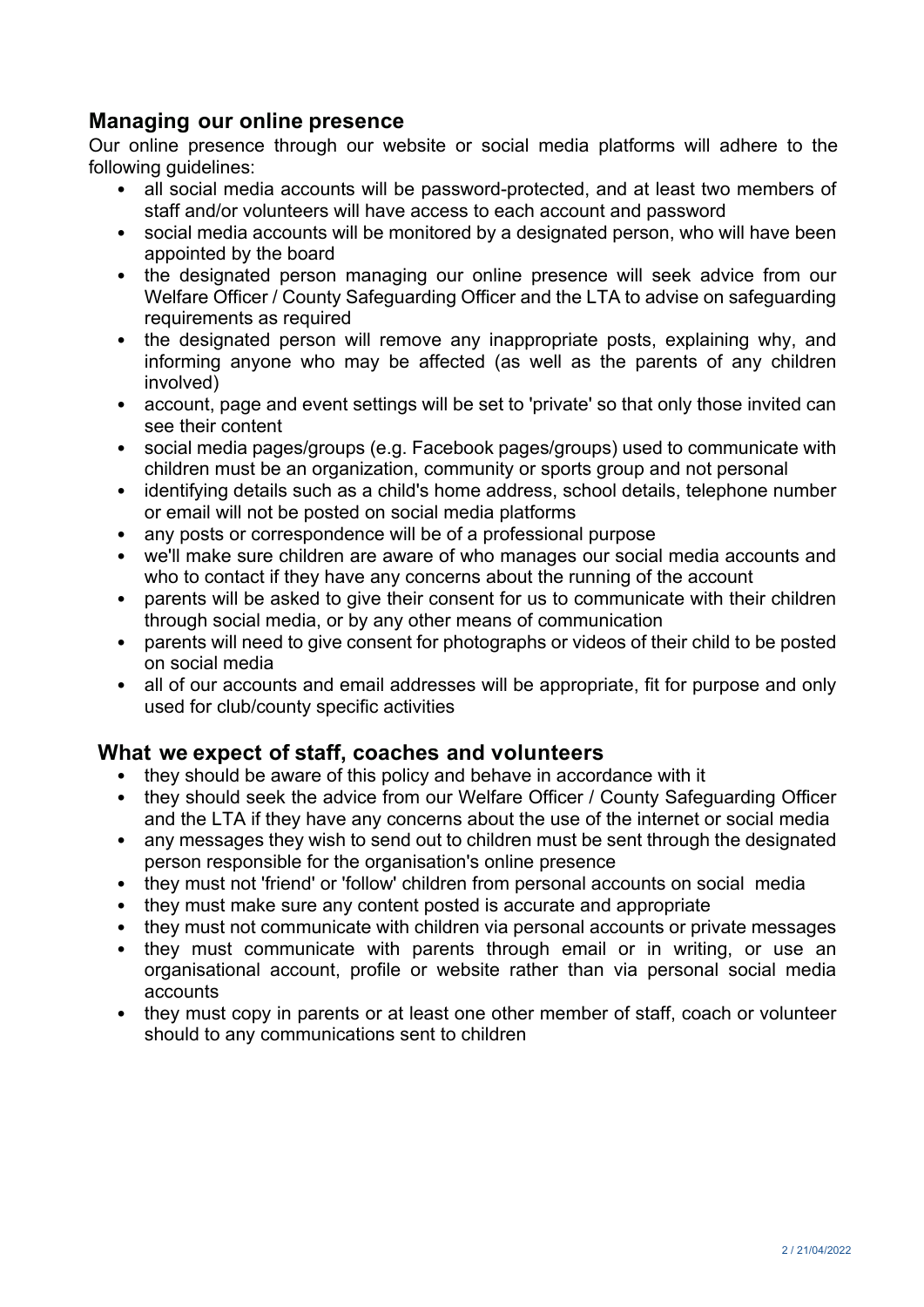- they must avoid communication with children beyond dedicated event or activity timings , unless it is necessary for professional purposes (i.e. emergencies, whilst on a trip, etc.) and contacting the parents is not possible
- they must sign off any communication in a professional manner, avoiding the use of emojis or symbols such as kisses ("X's")
- they must respond to any disclosure of abuse in line with the safeguarding policy
- they must not engage in sexting, or send pictures or messages that are abusive, obscene, inappropriate, indecent or menacing to anyone

# **What we expect of children**

- they should be aware of this policy
- they should follow the guidelines set out in our acceptable use statement on all devices

### **What we expect of parents/carers**

- they should be aware of this policy and behave in accordance with it
- they should seek the advice from our Welfare Officer / County Safeguarding Officer and the LTA if they have any concerns about the use of the internet or social media
- they should communicate with staff, coaches and volunteers in a professional and appropriate manner
- they must not engage in sexting, or send pictures or messages that are abusive, obscene, inappropriate, indecent or menacing to anyone

### **Using mobile phones or other devices to communicate**

When using mobile phone or other devices to communicate, we will take the following precautions to help keep children safe:

- staff, coaches and volunteers will communicate through parents directly or copy them into all messages to children
- where it is necessary to contact children directly, and it is not possible to copy for the parents into the message, we will seek parental consent to do this
- messages will be used for professional communication, such as reminders about lesson times, meeting points etc.
- if a child tries to engage a member of staff, coach or volunteer in a conversation which is not of a professional manner (for example, their personal life), the member of staff, coach or volunteer will:
	- $\circ$  end the conversation or not reply
	- o inform the Welfare Officer / County Safeguarding Officer as soon as possible and arrange to address the matter with the child and their parents appropriately
	- o if the conversation raises safeguarding concerns, notify the LTA as soon as possible

# **Using mobile phones/devices during activities**